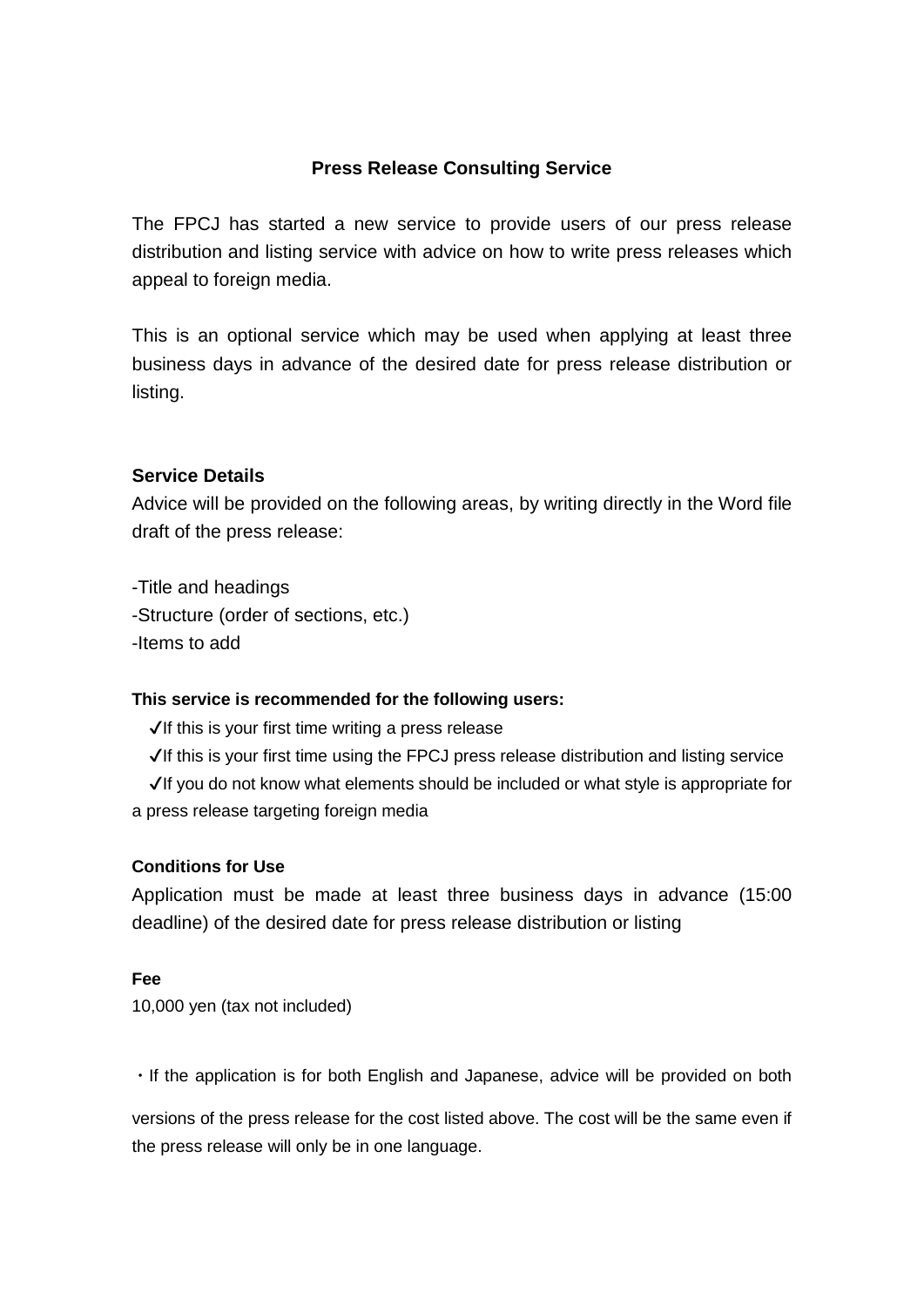・The [press release distribution](http://fpcj.jp/en/distribute/release/) and listing fee (the standard fee, in principle) must also

be paid

#### **Process**

### 1. Application

Fill out the Application Form for Distributing Information to Foreign Media at least three business days before the desired distribution date for the press release, and send a draft of the press release in Word format.

# 2. Advice on Press Release

 Once your application has been confirmed, a FPCJ staff member will provide advice on the release by writing directly in the Word file, and return the Word file by email attachment.

### 3. Resending the Draft

 After checking the file with advice included, make any adjustments or additional English translations necessary, and then send the final draft to the FPCJ.

 After the three steps listed above, the process will be the same as the normal distribution process. Please refer to the **Press Release Distribution Service Process for** details.

#### **Notes on Consulting Service**

-This service is not a press release rewriting service. Advice will be provided on the press release draft written by the client.

-The FPCJ will provide advice (writing advice in the Word file of the press release draft and returning it to the user) only once

-This is not a guarantee that foreign media who receive the press release will apply to events or otherwise respond.

-For English press releases, this service is not for a native check of the language, but for providing advice on the structure, style, and elements included in the release.